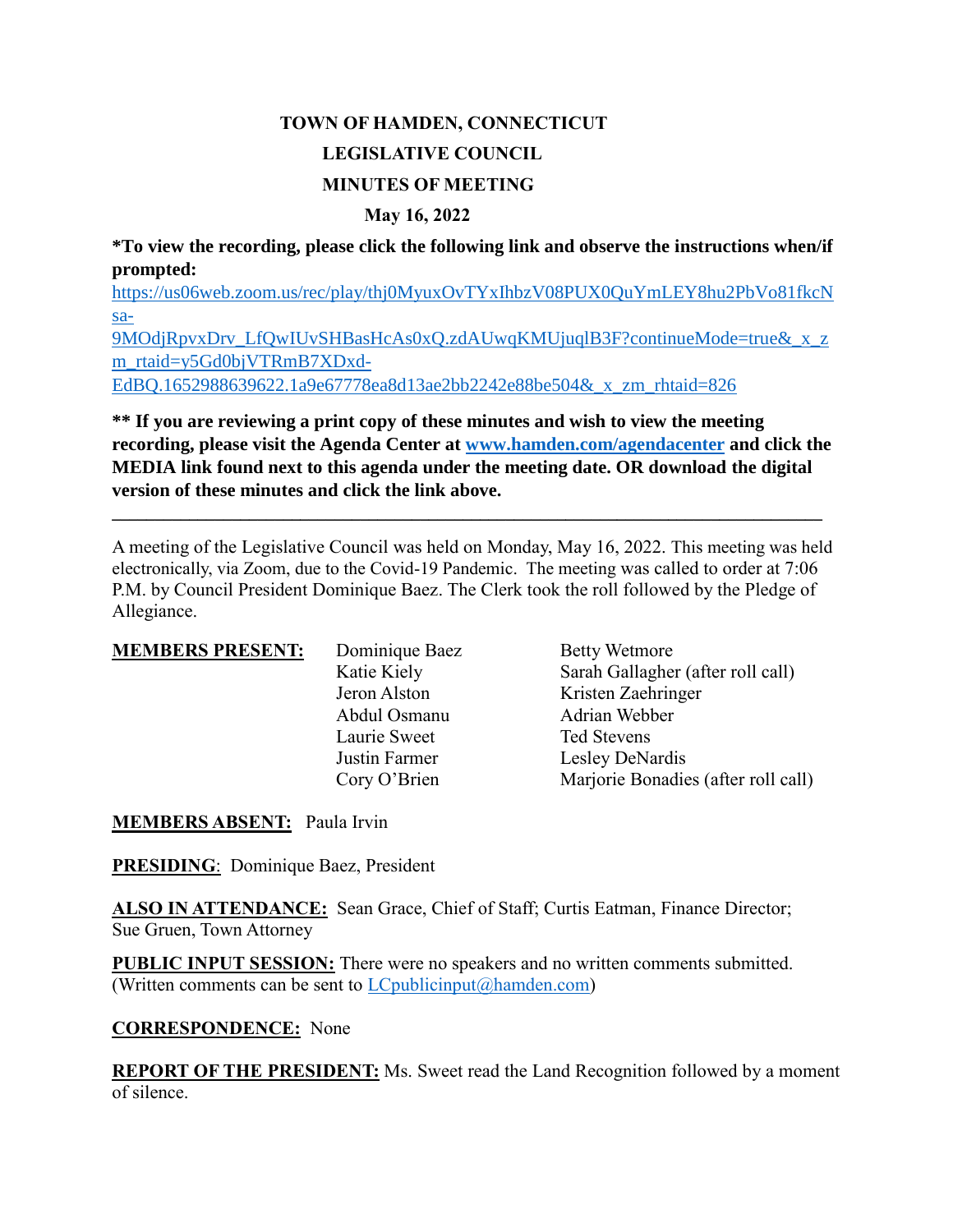## **REPORTS OF BOARDS AND DEPARTMENTS:** None

## **REPORTS OF COUNCIL LIAISONS:** None

**APPROVAL OF PREVIOUS MINUTES:** Ms. Baez requested a motion for approval of the minutes from May 2, 2022. Moved by Ms. Kiely, seconded by Ms. DeNardis and approved unanimously. Ms. Baez then requested a motion for approval of the minutes from May 9, 2022. Moved by Ms. Kiely, seconded by Ms. Sweet and approved unanimously.

**EXECUTIVE SESSION:** Ms. Baez called for a motion to go into Executive Session for discussion regarding potential settlement in a pending legal matter and includes the Legislative Council, Town Attorney Sue Gruen, and Attorney Patrick Allen. Moved by Mr. Farmer, seconded by Ms. Kiely and approved unanimously. In Executive Session @ 7:17pm

Motion to come out of Executive Session  $\omega$  7:45 pm was moved by Mr. Farmer, seconded by Ms. Sweet and approved unanimously.

**CONSENT CALENDAR:** Ms. Baez moved a motion for approval of the consent calendar, seconded by Mr. Farmer and approved unanimously.

- **1. Appointment of Toure Diggs to the Arts Commission for a term to expire May 31, 2023 (D-7)**
- **2. Appointment of Anthony Griego from an alternate to a full member on the Historic Properties Commission with a term to expire September 30, 2025**
- **3. Appointment of David Johnson from a full member to an alternate on the Historic Properties Commission for a term to expire September 30, 2023**
- **4. Appointment of Gregory G. Seaman to the Clean & Green Commission for a term to expire November 1, 2023**
- **5. Reappointment of Michael F. Horn to the Natural Resources & Open Space Commission for a term to expire February 1, 2025**
- **6. Reappointment of Philip G. Kent to the Ethics Board for a term to expire January 31, 2027 (D-6)**
- **7. Order authorizing acceptance and expenditure of additional cold weather expense funds from United Way of Greater New Haven - \$50,000 (Warming Center-Keefe Community Center)**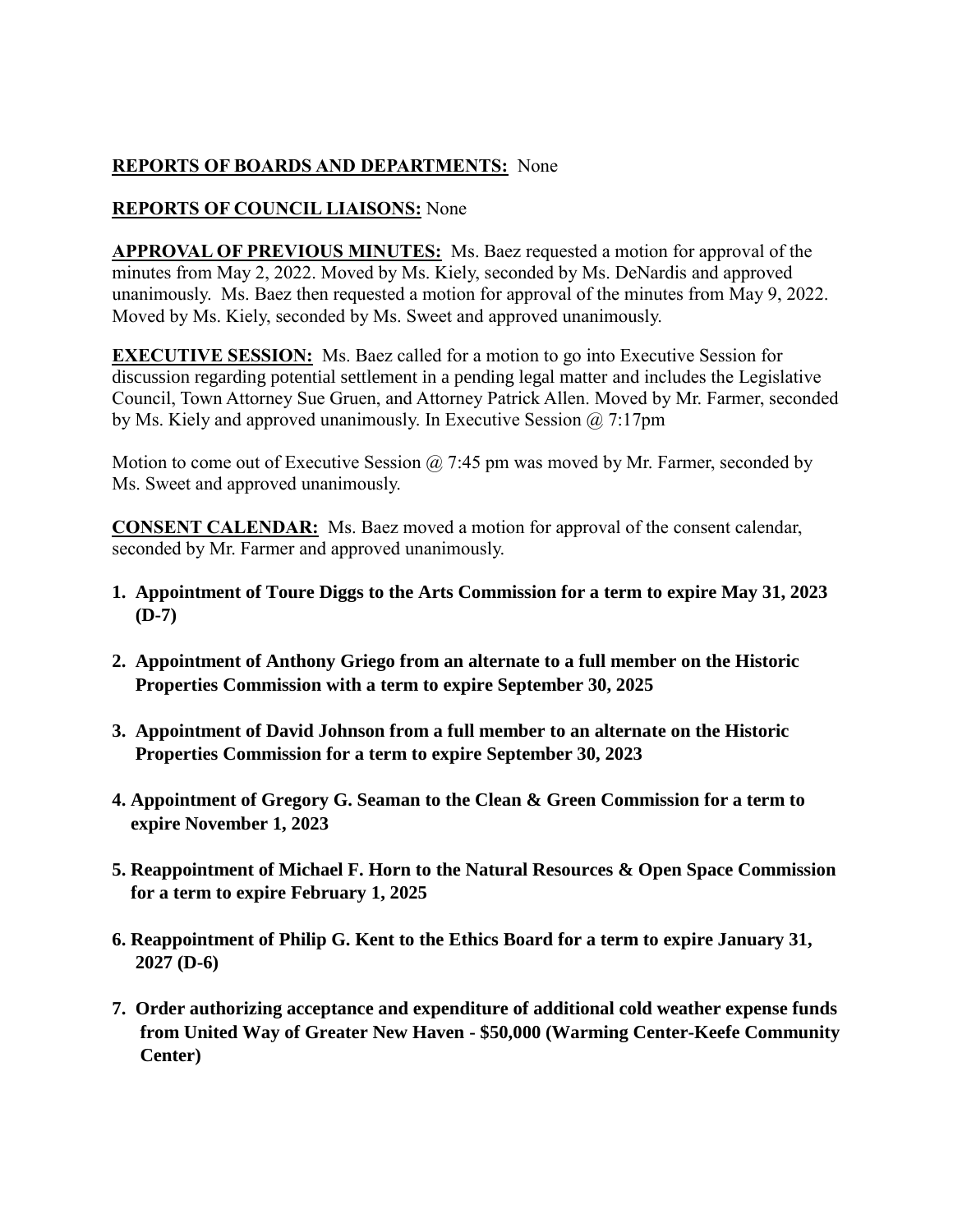### **REGULAR AGENDA:**

- **1.** Be it resolved that the Hamden Legislative Council does hereby provide its consent to settle the case of Allen v. O'Neil, et al., as recommended by the Town's legal counsel in Executive Session on this date
- -- Moved by Ms. Baez, seconded by Mr. Farmer and approved unanimously.

**2.** Order amending the 2021-2022 Fiscal Year Budget (Community & Youth Services)

-- Moved by Ms. Sweet, seconded by Mr. Farmer. DISCUSSION: Ms. Wetmore said she won't be voting for this as the Town can't afford new positions. She said it may save money this year but what about future? Plus it oversees positions that are supposed to report right to the Mayor.

Ms. DeNardis said she agrees with Wetmore and said they are not in a position to consider this, the fiscal problems are too severe at this time. She said even if we had the money she's not convinced that this organizational structure would serve any better than the previous one so she won't be voting in favor of this.

Mr. Stevens asked where the money comes from for this. Ms. Baez said it comes from the department head that was in there and consolidated and they saved a little bit of money.

A vote was taken and the item passed with 5 opposed (Wetmore) (Farmer) (DeNardis) (Bonadies) (Zaehringer) – 2 abstentions (Osmanu) (Gallagher) and 1 absent (Irvin)

**3.** Order amending the 2021-2022 Fiscal Year Budget (Planning, Economic Development)

-- Moved by Ms. Kiely, seconded by Ms. Sweet. DISCUSSION: Ms. Wetmore said she doesn't understand this whole structure and will again be voting no.

Mr. Farmer asked if these responsibilities have already been shifted to their perspective departments. Ms. Baez said this particular responsibility has and this person now and took on the spot of the economic development role that was needed to be filled. Mr. Farmer asked when that took effect. Ms. Baez said months ago after hearing from the Director that they were very pleased with the work that has been going on and because they were understaffed and needed that person.

Ms. Kiely asked for clarity saying her understanding is this person left the arts position and went to the economic development position several months ago and this is moving the funds over there. Mr. Grace said this person is working in under economic development at the moment and doing the tasks that are needed there.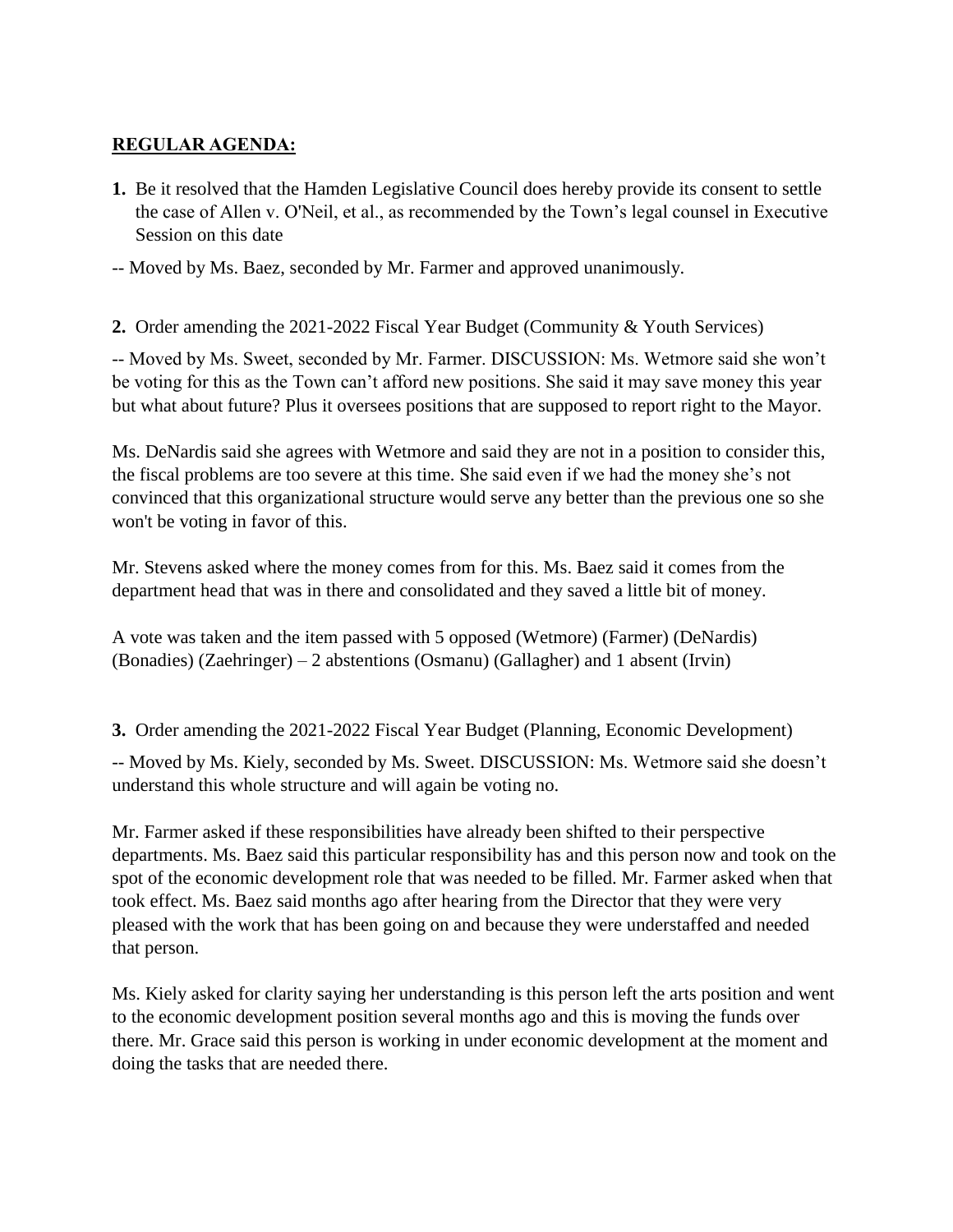Ms. Gallagher asked for a point of clarification asking is the person already working as a digital media marketing coordinator. Mr. Grace said the person has moved their office to under economic development and is working under the direction of the director of economic development in general now and doing a lot in that position, including some of the work they had previously done in terms of creating digital flyers etc. Ms. Gallagher asked about a job description and how it works to work under one not approved. Mr. Grace said it's not a union position and they are written in general enough ways where they have administrative flexibility to get the job done. After a little more discussion Ms. Gallagher said same as in the earlier vote, she doesn't feel the budget is approved and this should have waited so she'll be abstaining from this vote as well.

Mr. Farmer said he is frustrated with the process that wasn't followed. He then asked if the cost savings were for 1 year or throughout future budgets. Mr. Grace said it's a permanent cost savings.

Ms. Zaehringer said she thinks it's premature to vote on this before the budget process and she will vote no.

A vote was taken and the item passed with 6 opposed (Farmer) (Osmanu) (Zaehringer) (DeNardis) (Bonadies) (Wetmore) and 1 abstention (Gallagher)

4. Ordinance adopting Chapter 13: Rules of Procure for the removal of a member of any appointed Board, Commission or relevant position or panel of alternates

-- Moved by Mr. Farmer, seconded by Ms. Baez. DISCUSSION: Ms. DeNardis said she will be voting against this as she is still concerned with the removal process. Ms. Gruen then explained the process that is now in the revised ordinance.

Mr. Farmer asked what type of felony. Ms. Gruen said they could add something with an amendment. Ms. Gallagher said she wants to ensure that the summons should include the appeals process. Mr. Stevens said he might prefer majority over  $2/3^{rd}$ 's. Ms. Zaehringer said she thinks paragraph A should reference 13.03 and not 13.01. After hearing aeveryone Ms. Gruen said it seems the changes to amend are change 13.01 A to 13.03 (typo). 13.01B "process for appeal", and 13.03 C&D add "during the current term". **Mr. Farmer moved a motion to amend** this with Ms. Gruen's suggestions. The motion was seconded by Mr. O'Brien and approved with 2 abstentions (Wetmore) (DeNardis)

**Mr. Stevens moved a motion** to change 2/3 to a majority vote of the entire Council in section 13.02 A "appeal". The motion was seconded by Mr. Farmer.

Ms. Bonadies said she doesn't like writing ordinances on the fly and she'd rather table this and come back to it. She said this isn't how you create an ordinance and she will not vote for it like this.